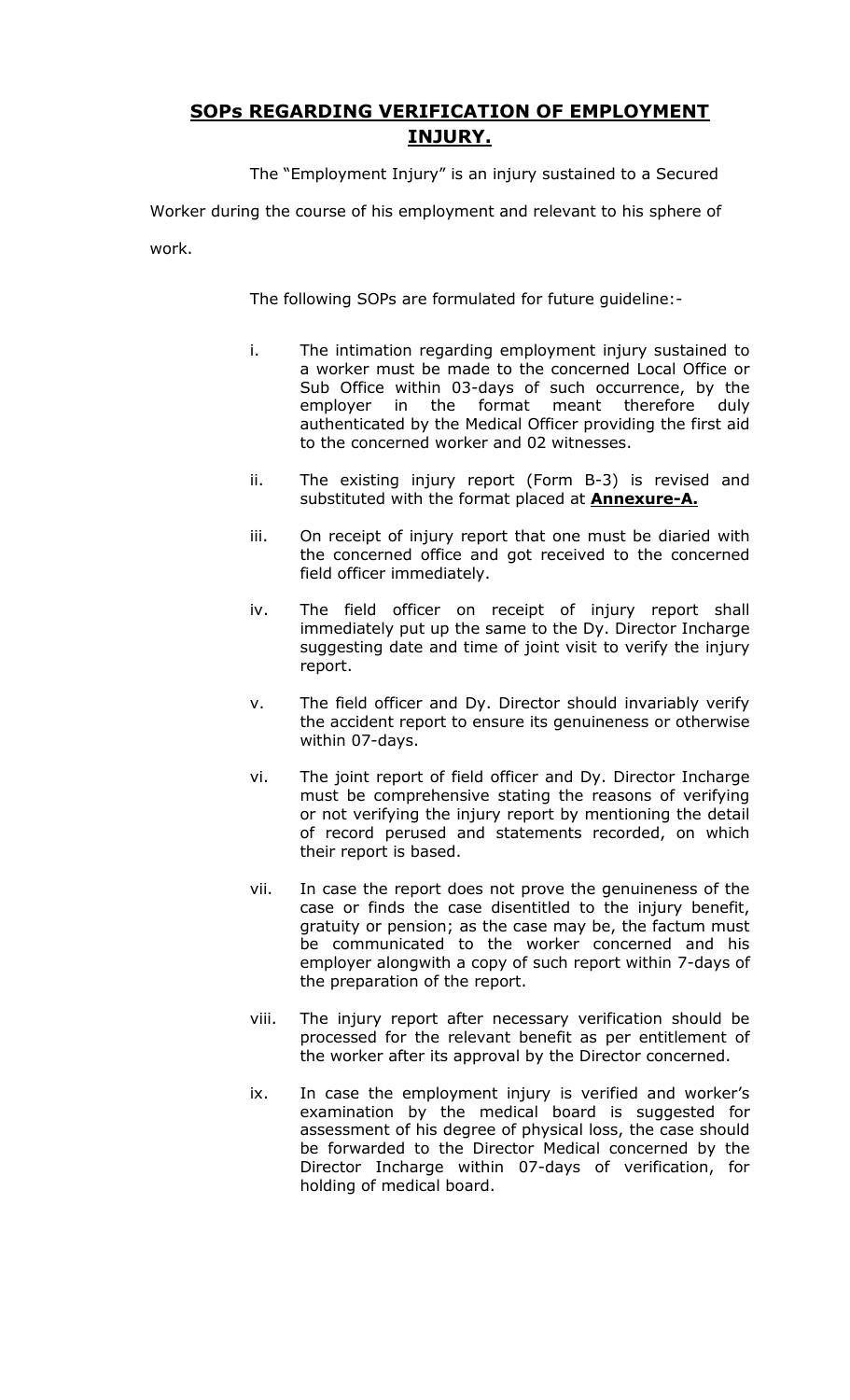- x. The Director Medical on receipt of verified injury report must arrange the meeting of medical board on regular periodical basis but not later than 30-days of the submission.
- xi. The opinion of the medical board alongwith case papers should be returned to the office concerned within 4-days of the meeting of the medical board, by the Director Medical.
- xii. The Director or Dy. Director of DSS or Sub Office, as the case may be, shall ensure immediate process of the case and send the same to the Audit Wing for audit within 7 days.
- xiii. The Audit Wing shall do the needful and return case within 3-days.
- xiv. The deficiency or audit objection, if any, must be addressed and case be returned within 3-days to the audit.
- xv. The Audit Wing shall audit the case and return to the sender within 3-days of its receipt.
- xvi. After audit the payment of gratuity or pension, as the case may be, should be made to the concerned worker within 10-days after observing necessary formalities.
- xvii. Witness of injury cases as well as cases of doubt in which the injury cannot be established with reasonable certainty should be referred to medical board in order to ascertain the genuineness of claim.
- xviii. The verification of B-2 or CC-I form should be carried out through Fax by the relevant Medical Superintendent and the Director in cases of emergency and chronic ailments.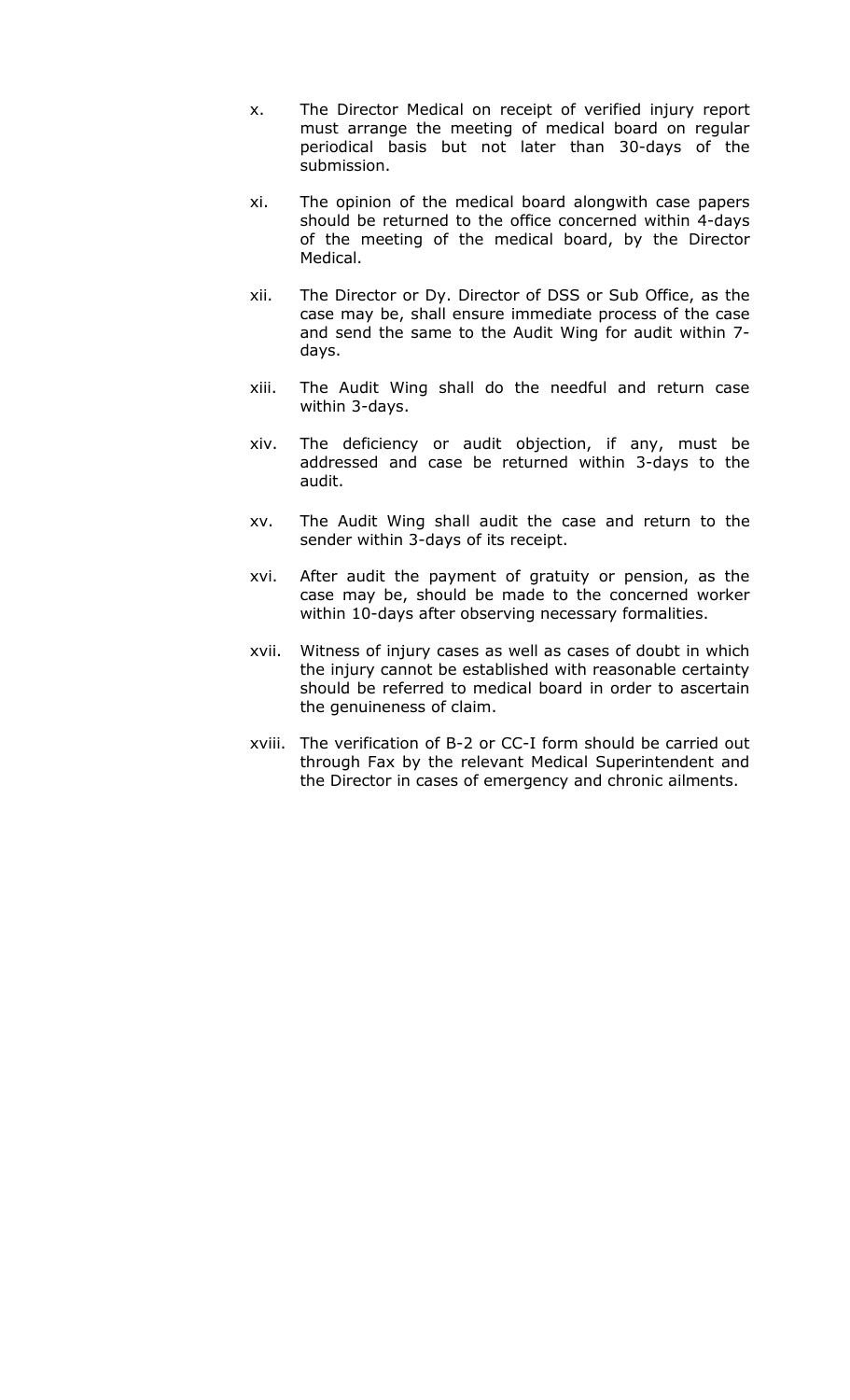## **SOPs FOR REVALIDATION OF R-5 CARDS.**

The following SOP are proposed to streamline the procedure of Revalidation of R-5 cards of secured workers:-

- i. The R-5 cards issued during the year must be subjected to annual revalidation.
- ii. The revalidation process should be completed from  $1<sup>st</sup>$  July to 31<sup>st</sup> October every year.
- iii. A separate revalidation register should be maintained by each office meant for revalidation of R-5 cards with proper date wise serial numbers.
- iv. The revalidation stamp should be prepared specific to the relevant year and office concerned; having a space for Sr. No. of Revalidation Register wherein the R-5 card has been entered.
- v. The revalidation may be made by the SSO Incharge Registration Section or Dy. Director authorized to issue a new R-5 card.
- vi. The Dispensaries and Hospitals to which such R-5 cards are attached must require the worker to get their R-5 cards revalidated by the concerned office after its annual expiry i.e. 30<sup>th</sup> June. However in emergency such card may be temporarily entertained by requiring the concerned worker to get the same revalidated within 02 or 03-days.
- vii. The revalidating authority must ensure by scrutiny of C-1 schedule of alternate months of previous year and authentication of the employer that the worker has been and is still a bonafide employee of the concerned establishment.
- viii. The relevant M-4/5 books must also be stamped and signed likewise to revalidate the same.
- ix. In case the employer fails or avoids to write a letter to Director or Deputy Director of concerned office for revalidation of R-5 card, an affidavit to the effect that he is a bonafide worker of the concerned establishment be obtained from such worker and